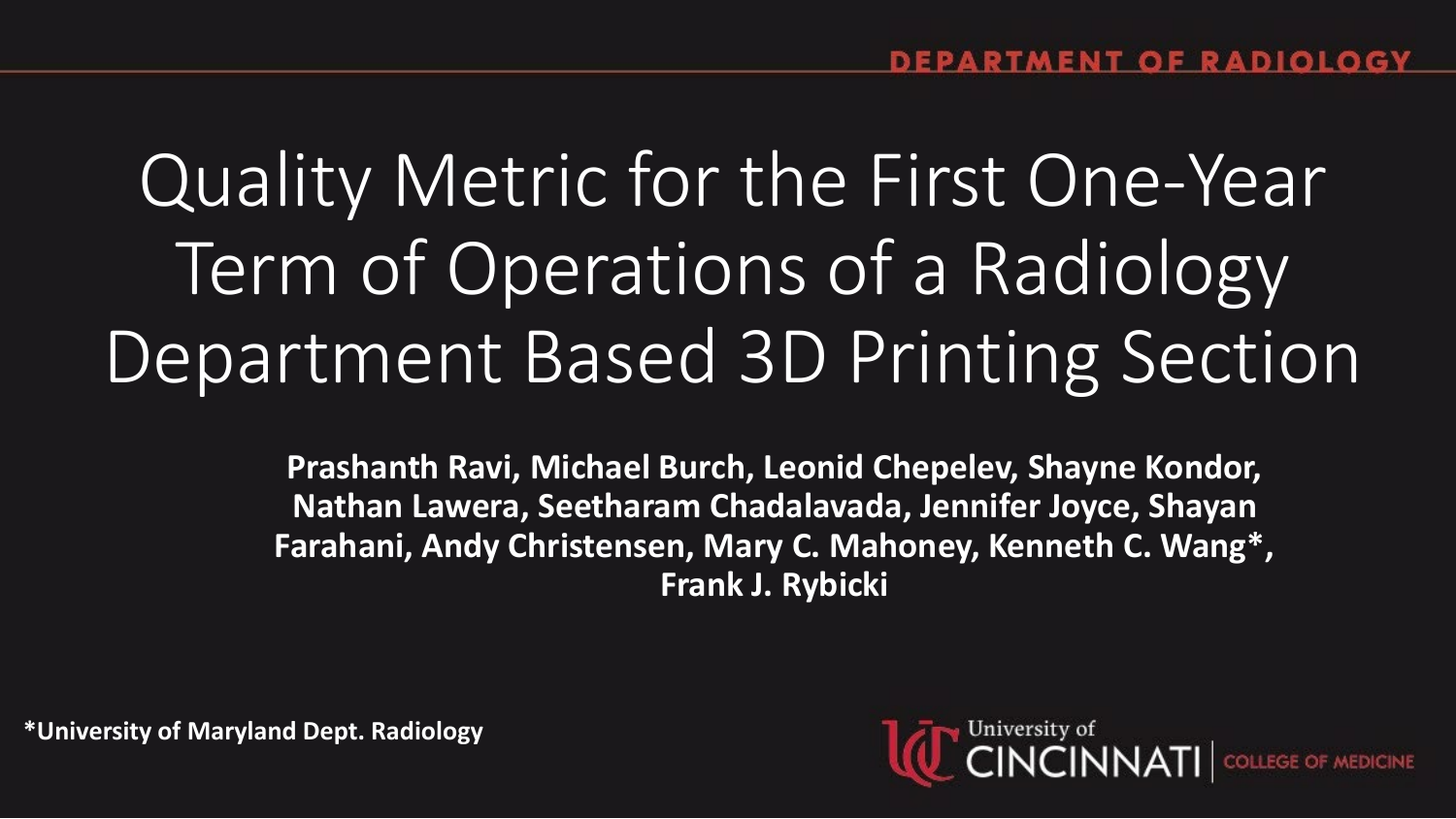# Background and Purpose

- Radiology quality is most often measured using data collected among imaging professionals alone.
- Medical Quality Improvement (QI) can be greatly facilitated by structured feedback from the most responsible physician. This is often not a radiologist.
- Data coordinated among both the 3DP team and the referring provider can fill a large, unmet need for radiology QI.
- Most 3D Printing (3DP) QI focus on technical factors, with fewer reports that focus on the professional (e.g. referring provider) use of the 3D printed parts.
- Anecdotal evidence supports 3DP as value-added for specific clinical scenarios. However, it is challenging to quantify added value.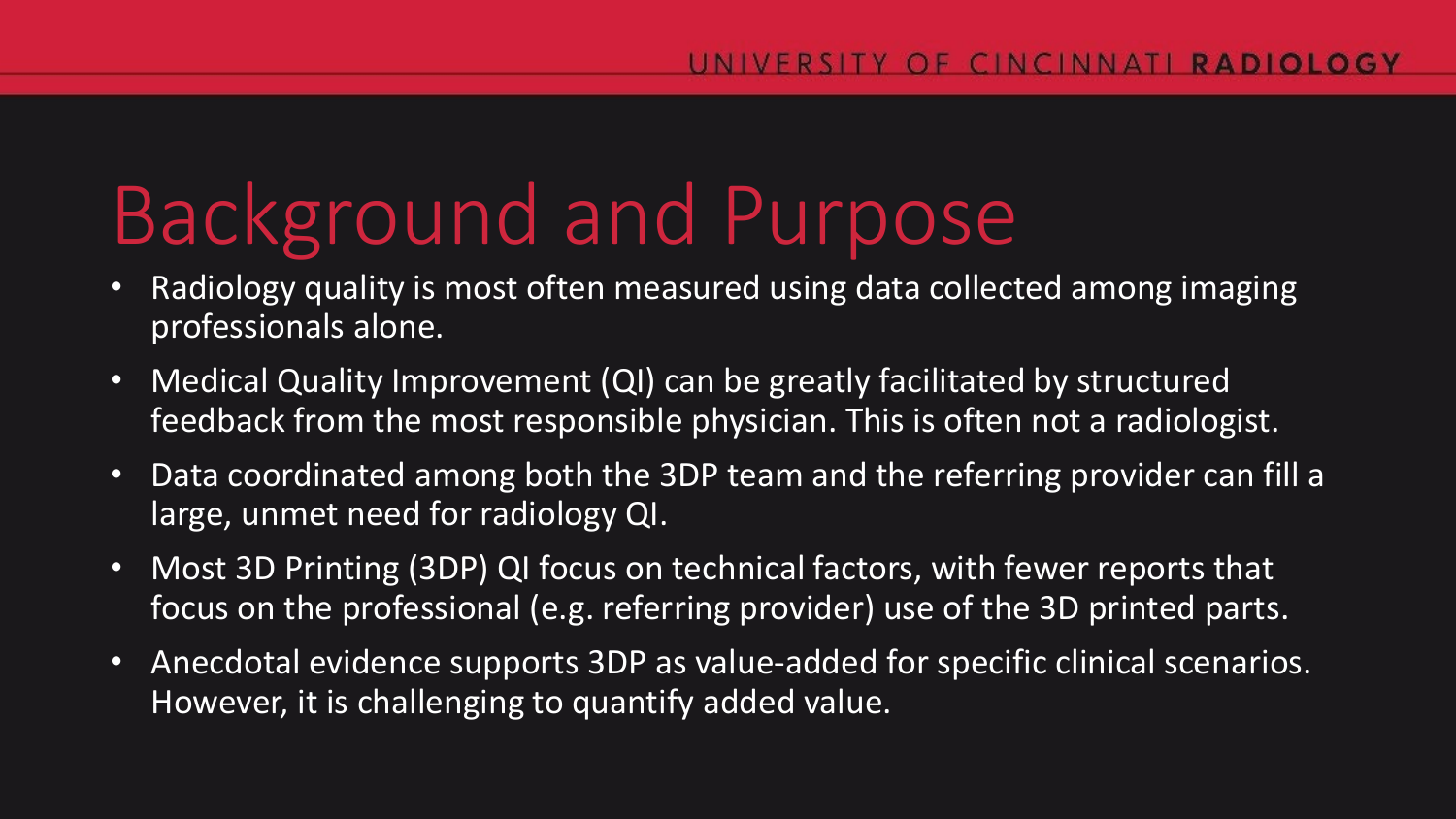# Background and Purpose

- On September 28 2018, 3DP was recognized by the American Medical Association as a clinical service, defined by four Category III CPT™ codes (effective July 1, 2019). This was followed by the launch (June 22, 2020) of the ACR-RSNA 3DP Registry ("the Registry") to collect further data.
- The Registry includes Likert questions amenable for quality metrics focused on the clinical service of 3DP in hospitals.
- The purpose of this project is to define and tally a 3DP quality metric based on the Registry Likert questions completed over the 1<sup>st</sup> one-year of operation for a hospital based 3DP section within an academic radiology department.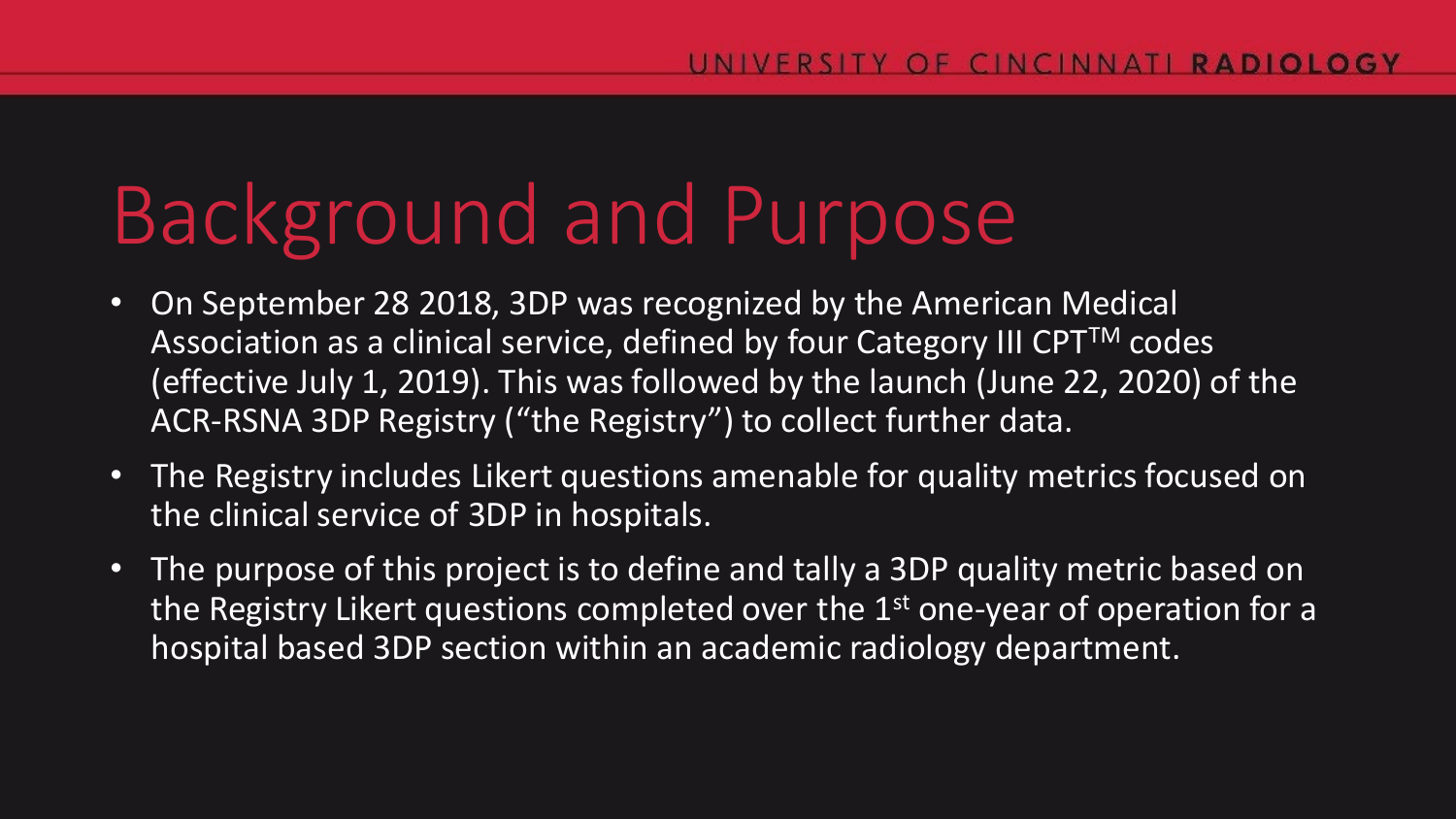## Methods

- All patients (Feb 2020 Jan 2021) were prospectively identified via request from an ordering physician for the clinical service of medical 3DP at the University of Cincinnati (UC) Department of Radiology.
- The following data was collected pre-3DP: requesting (most-responsible) physician and hospital service-line, clinical indication, type of surgery and date.
- All Registry technical parameters were captured for all patients.
- Post-procedure, each provider answered the Registry Likert questionnaire. Those answers were quantified by author consensus and scaled to a maximum of 500 3DP quality points.
	- As detailed on the next slide, the confidence in the treatment plan before using the 3D printed model was defined to only contribute negatively in the total quality points; the rationale was that the highest points would correspond to the greatest Likert change in confidence after versus before the 3D printed model was incorporated into patient care.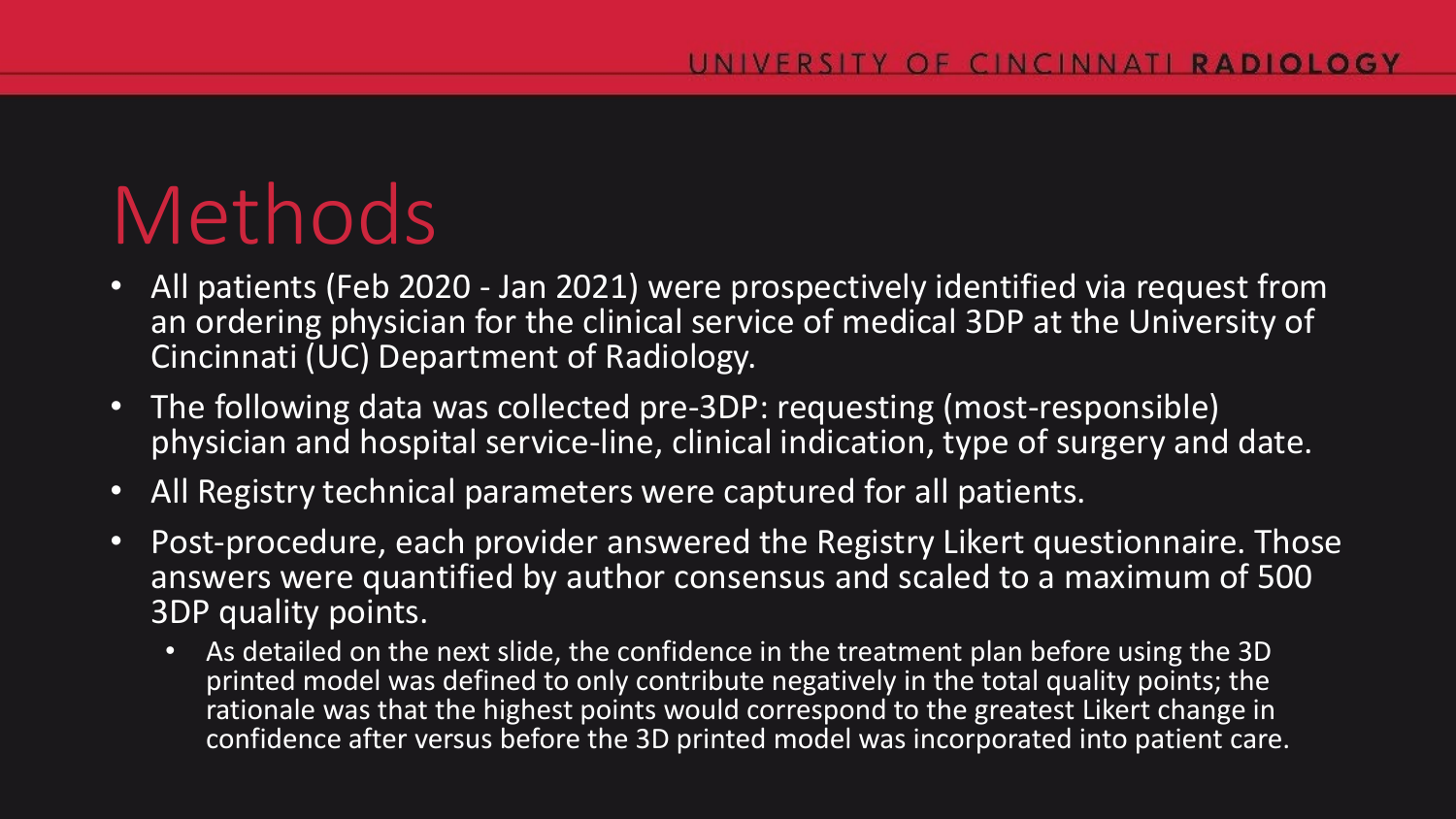#### UNIVERSITY OF CINCINNATI RADIOLOGY

| <b>3DP Likert Question</b>                                                                             | <b>Response and Conversion to 3DP Quality Points</b> |                 |                  |              |                                 |
|--------------------------------------------------------------------------------------------------------|------------------------------------------------------|-----------------|------------------|--------------|---------------------------------|
|                                                                                                        | <b>Strongly</b><br>disagree                          | <b>Disagree</b> | <b>Neutral</b>   | <b>Agree</b> | <b>Strongly</b><br><b>Agree</b> |
| The 3D printed model or guide was easy for me to use.                                                  | $\overline{O}$                                       | $\overline{0}$  | $\overline{0}$   | 25           | 50                              |
| Use of the 3D printed model or guide was compatible with<br>other aspects of my approach to this case. | $\overline{0}$                                       | $\overline{O}$  | $\overline{0}$   | 25           | 50                              |
| As a result of using the 3D printed model, the treatment plan<br>was altered or refined.               | $\overline{0}$                                       | $\overline{0}$  | $\overline{O}$   | 50           | 100                             |
| Use of the 3D printed model or guide was important in this<br>case.                                    | $\overline{0}$                                       | $\overline{0}$  | $\overline{0}$   | 50           | 100                             |
| The quality of the 3D printed model or guide was adequate.                                             | $\overline{0}$                                       | $\overline{0}$  | $\overline{0}$   | 50           | 100                             |
| Before using the 3D printed model, I was confident in the<br>treatment plan.                           | $\bf{0}$                                             | $\mathbf{0}$    | $\boldsymbol{0}$ | $-50$        | $-100$                          |
| After using the 3D printed model, I was confident in the<br>treatment plan.                            | $\overline{0}$                                       | $\overline{0}$  | $\overline{0}$   | 50           | 100                             |
| <b>Maximum Total 3DP Quality Points</b>                                                                |                                                      |                 |                  |              | 500                             |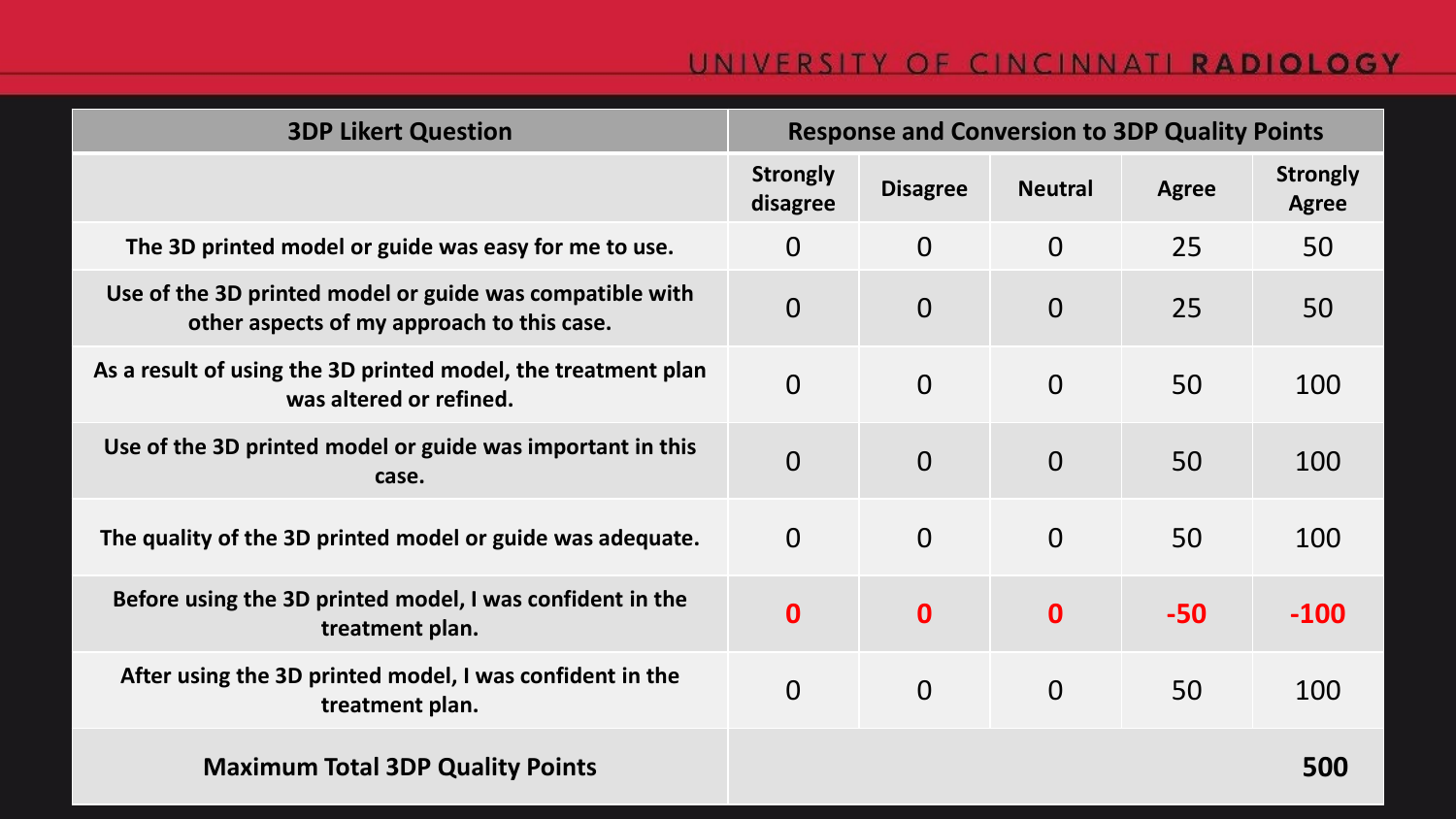# Results

- 78 patients underwent 3DP in the 1-year study period.
- Demographics: 47 Men, Age 62.7 **±** 16.5 years
- There were 8 requesting clinical services: Cardiac Surgery and Interventional Cardiology accounted for 73% of patients
- Overall 3DP quality points had mean of 316 **±** 30

| # Pts          | <b>Ordering Service</b>      | <b>Clinical Indication(s)</b>                                                    | <b>3DP Quality Points</b><br>$(mean \pm SD)$ |
|----------------|------------------------------|----------------------------------------------------------------------------------|----------------------------------------------|
| 23             | <b>Cardiac Surgery</b>       | <b>Coronary Artery Disease</b>                                                   | $322 \pm 64$                                 |
| 34             | Interventional<br>Cardiology | <b>Atrial Fibrillation</b>                                                       | $304 \pm 50$                                 |
| $\overline{2}$ | Interventional<br>Radiology  | Malfunction of IVC Filter (1<br>case), Post-Liver Transplant<br>Ascites (1 case) | $363 \pm 18$                                 |
| 5              | Neurotology                  | <b>Skull Base Tumor</b>                                                          | $280 \pm 78$                                 |
| $\overline{4}$ | <b>Orthopedic Surgery</b>    | <b>Complex Joint Fracture</b>                                                    | $344 \pm 43$                                 |
| 6              | Otolaryngology               | Mandible Fracture (5 cases),<br>Orbit Tumor (1 case)                             | $313 \pm 44$                                 |
| $\mathbf{1}$   | Urology                      | <b>Renal Cell Carcinoma</b>                                                      | 275                                          |
| 3              | <b>Vascular Surgery</b>      | Dysphagia                                                                        | $325 \pm 43$                                 |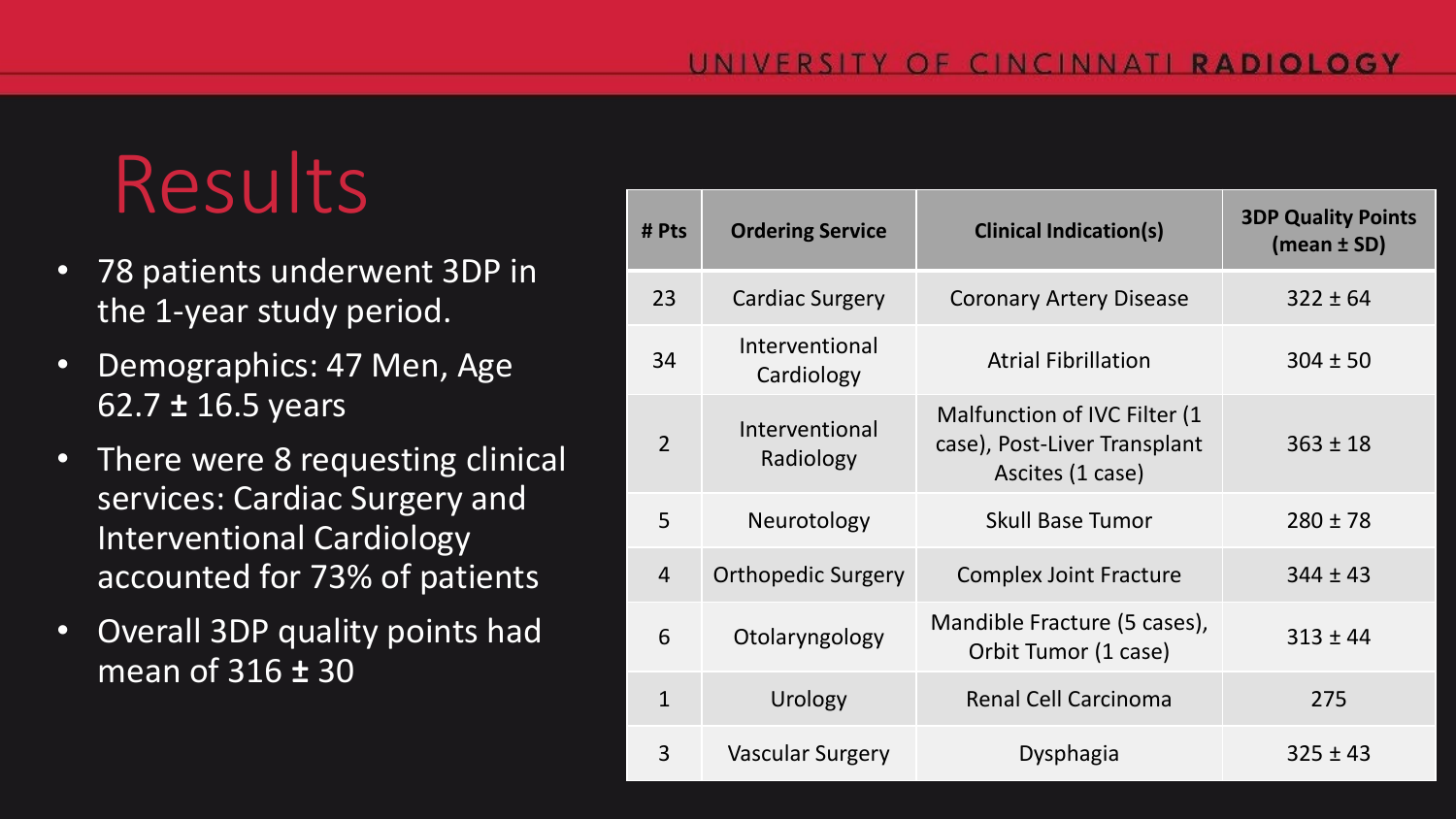## Results (case example)

- Clinical indication: planning minimally invasive coronary artery bypass graft
- Selected Registry Inputs: Mimics Imprint, 3-Matic, (Inverted) vat polymerization, rigid
- 4 anatomic parts: bone, myocardium, left anterior descending coronary artery, left internal mammary artery and a marker for the nipple (male patients).
- Model was used to determine feasibility for less invasive surgery and to determine surgical access
- Surgery time: 7 hours 4 minutes
- Quality Points tallied for this patient = 400 (next slide shows point breakdown for this patient)

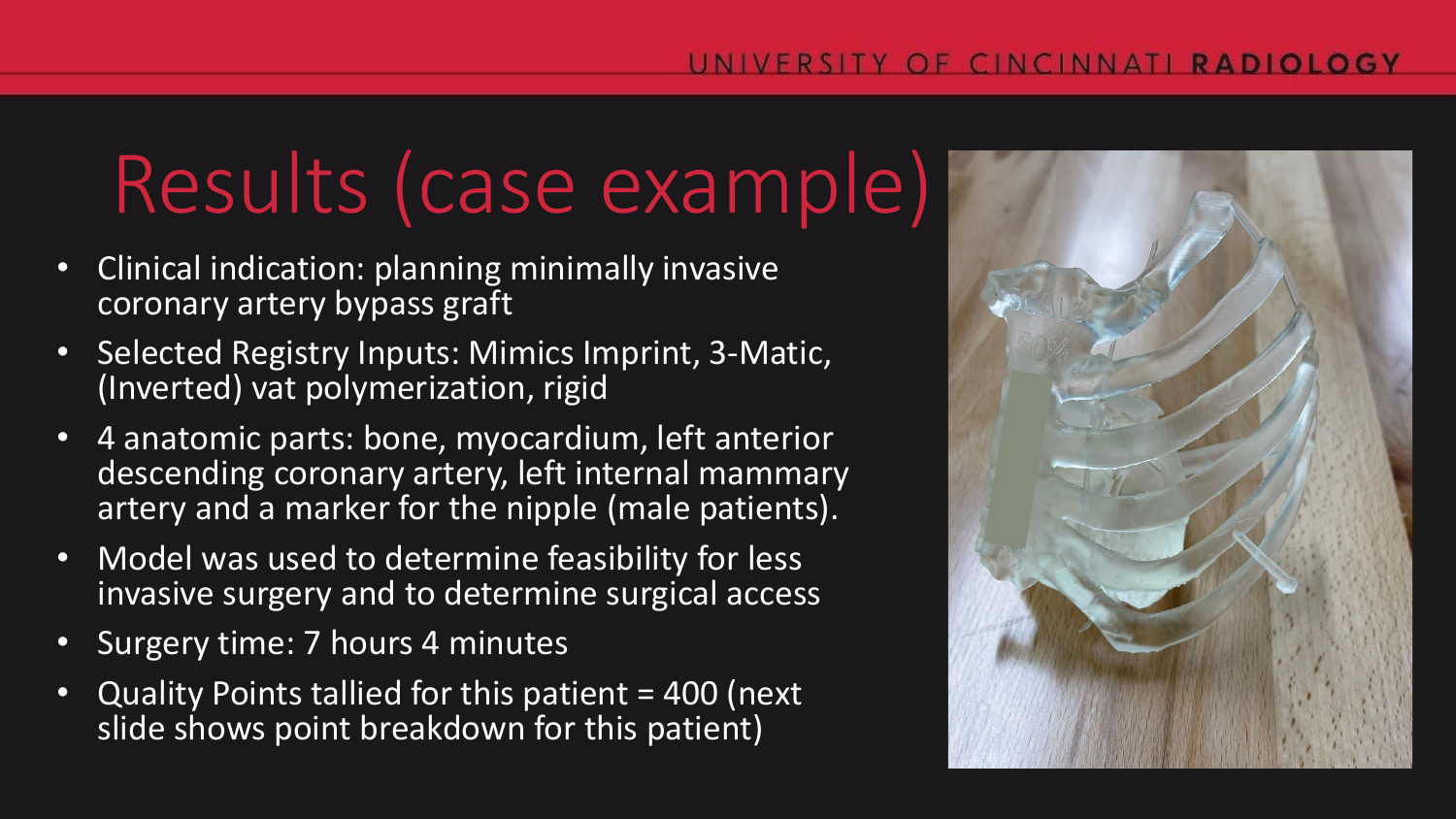#### UNIVERSITY OF CINCINNATI RADIOLOGY

| <b>3DP Likert Question</b>                                                                             | <b>Response and Conversion to 3DP Quality Points</b> |                 |                |                          |                                 |
|--------------------------------------------------------------------------------------------------------|------------------------------------------------------|-----------------|----------------|--------------------------|---------------------------------|
| <b>Results (Case Example)</b>                                                                          | <b>Strongly</b><br>disagree                          | <b>Disagree</b> | <b>Neutral</b> | <b>Agree</b>             | <b>Strongly</b><br><b>Agree</b> |
| The 3D printed model or guide was easy for me to use.                                                  |                                                      |                 |                |                          | 50                              |
| Use of the 3D printed model or guide was compatible with<br>other aspects of my approach to this case. |                                                      |                 |                | $\overline{\phantom{a}}$ | 50                              |
| As a result of using the 3D printed model, the treatment plan<br>was altered or refined.               |                                                      |                 |                |                          | <b>100</b>                      |
| Use of the 3D printed model or guide was important in this<br>case.                                    |                                                      |                 |                | 50                       |                                 |
| The quality of the 3D printed model or guide was adequate.                                             |                                                      |                 |                | $\overline{\phantom{a}}$ | <b>100</b>                      |
| Before using the 3D printed model, I was confident in the<br>treatment plan.                           |                                                      |                 |                | $-50$                    |                                 |
| After using the 3D printed model, I was confident in the<br>treatment plan.                            | $\overline{\phantom{a}}$                             |                 |                | $\overline{\phantom{m}}$ | <b>100</b>                      |
| <b>Case Example Total 3DP Quality Points</b>                                                           |                                                      |                 |                |                          | 400                             |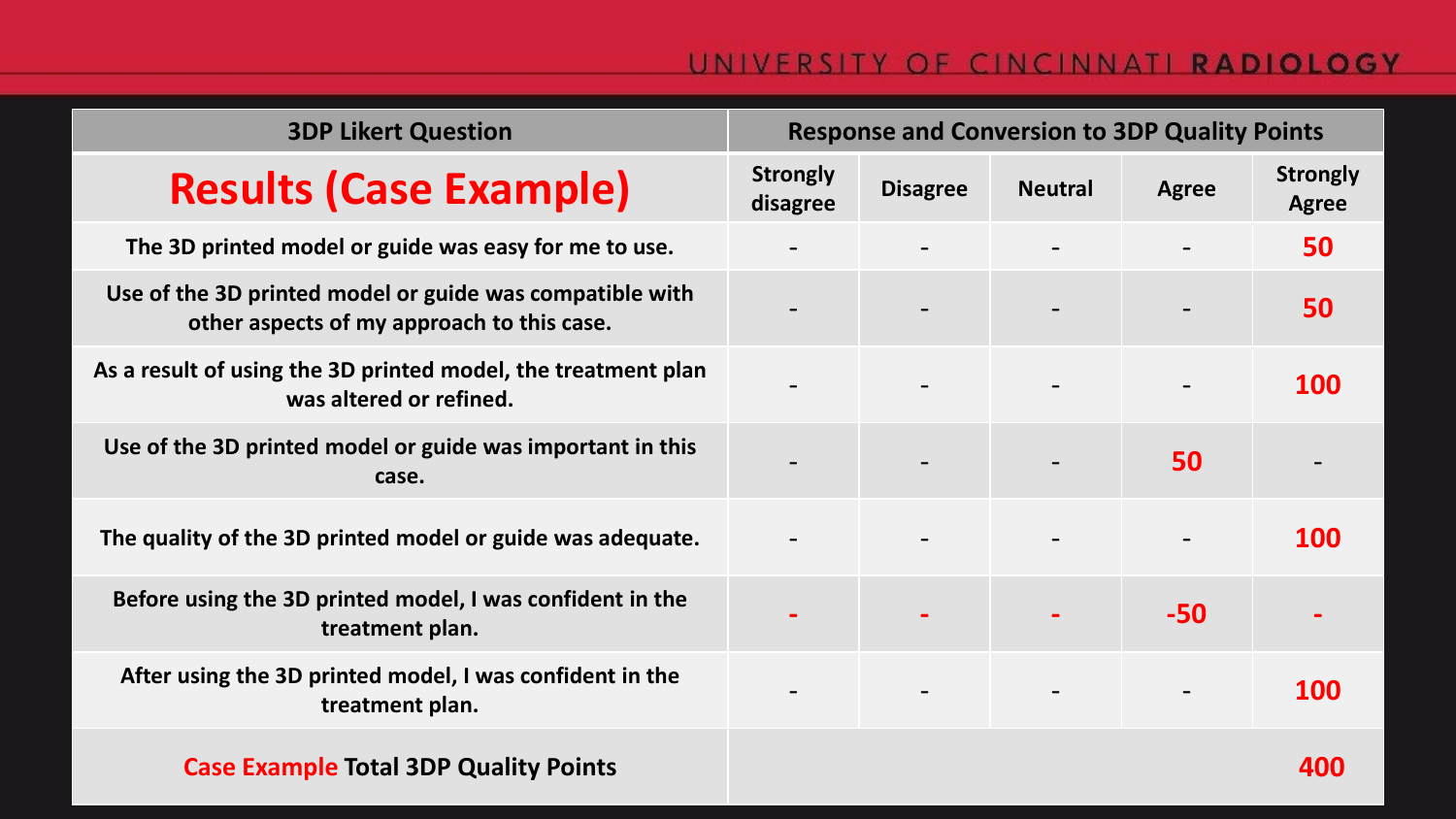## Conclusions

- 3DP quality metrics can be derived from the data that focuses on the patientspecific clinical impact of the model.
- Likert questions can be used to generate quality metrics for 3DP.
- While the proposed metric (3DP quality points) was determined by local consensus, the assignment of points is flexible and can be adjudicated and adjusted as needed.
- The proposed metric was designed to scale to different time periods and any number of patients, clinical indications, and clinical laboratories.